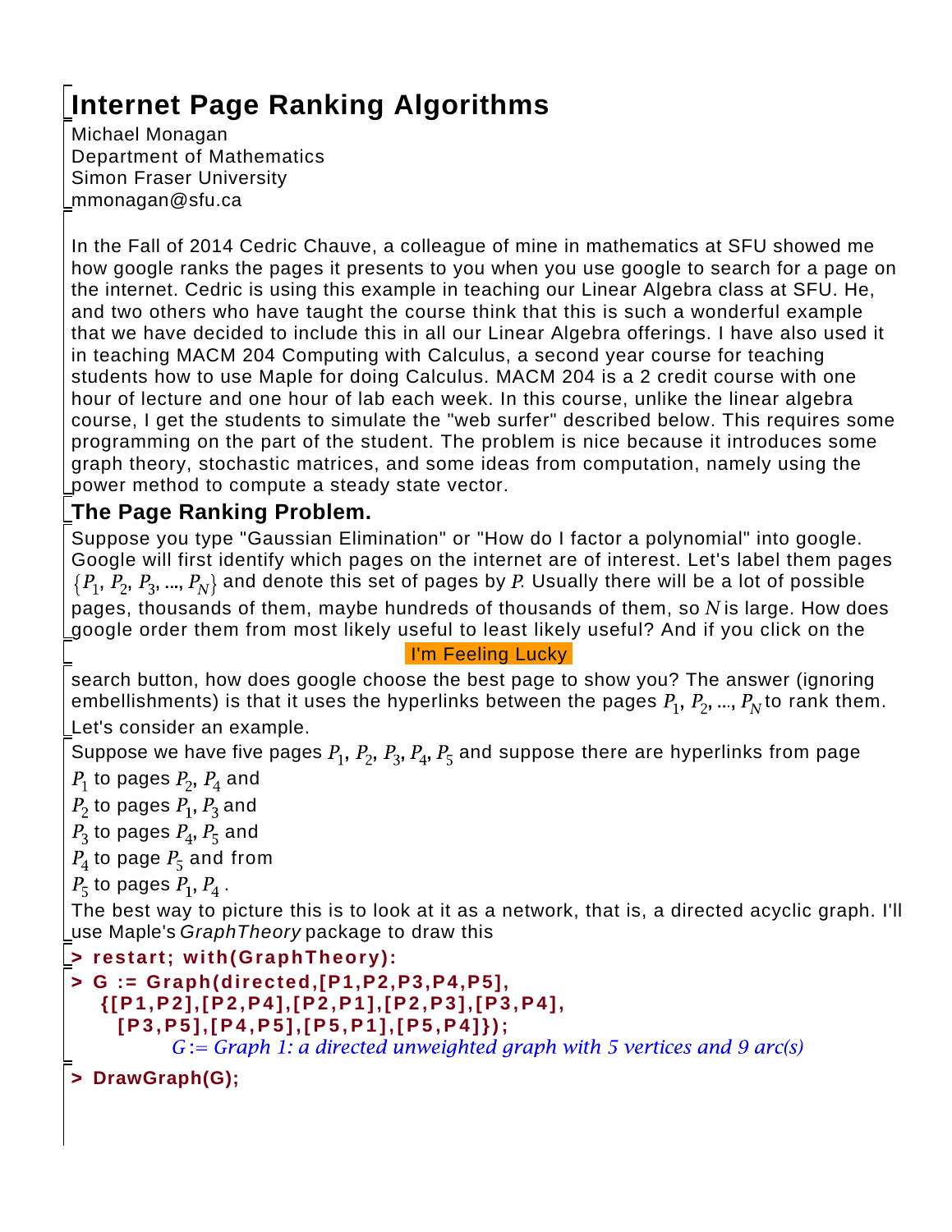

Looking at the graph we can see that page P4 has hyperlinks to it from pages P2, P3 and P5. It's the only page with three hyperlinks pointing to it. We say page P4 is an **authority** meaning that because many other web pages reference it, it must be useful. So one possible way to rank the pages would be simply to order them by the number of hyperlinks pointing to them. Let us define for each page  $\frac{Authority(P_i)}{S}$  is the number of hyperlinks to page  $P_i$ . In Maple the **Arrivals** command gives, for each vertex  $v \in G$  a list of vertices with directed edges to *.* 

### **> Arrivals(G);**

### $[ [ P2, P5], [ P1], [ P2], [ P2, P3, P5], [ P3, P4] ]$

#### **> Authority := map(numelems,Arrivals(G));** Authority:=  $[2, 1, 1, 3, 2]$

So we would rank them  $P_4 > P_1$ ,  $P_5 > P_2$ ,  $P_3$  . There are two problems with this crude ranking algorithm. First, there will probably be a lot of pages with the same number of hyperlinks pointing to them so this does not rank them sufficiently. Second, although page  $P_5$  has authority 2, since the only hyperlink on page  $P_4$  is to  $P_5$  we might argue that  $P_5$  also has high authority, implicitly, because of  $P_4$ . Somehow, we need to transfer the authority of  $P_4$  to  $P_5$ .

The way google does this and ranks the pages is as follows. Imagine you are surfing the web and you restrict your surfing to the pages in  $P$ . At each step you are on some page  $P_i$ for  $1 \le i \le N$  and you randomly choose a hyperlink to one of the other pages in P and go to that page. Let's assume we pick the hyperlinks with equal probability. If you surf in this way indefinitely you will land on certain pages more often than others. We can associate with each page  $P_i$  the probability  $q_i$  that we are on that page. Now order the pages by decreasing probability. That's the ranking.

One way we could compute the probabilities  $q_i$  would be to start on page  $P_1$  and simulate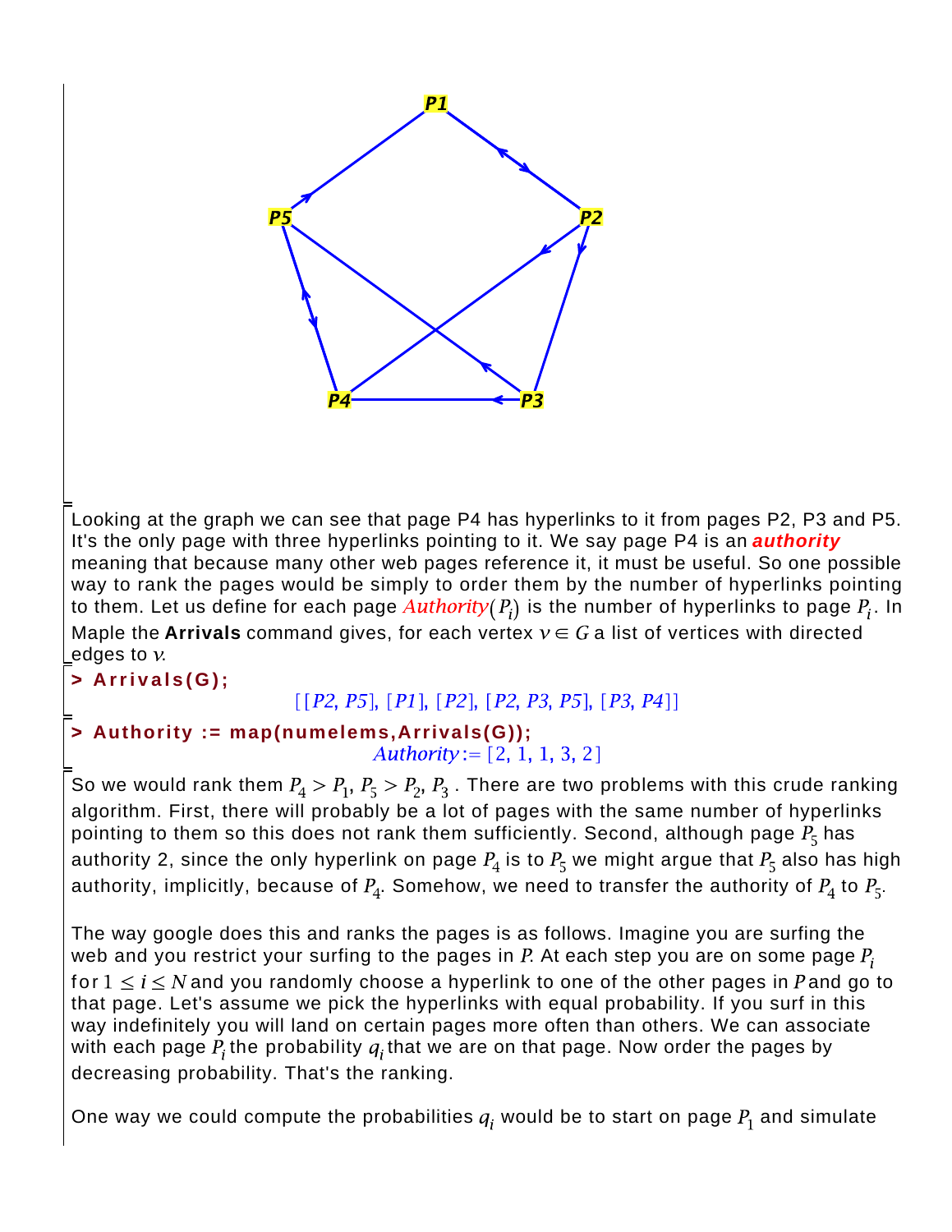the random web surfer going through the pages in P, and calculate the number of times  $f_i$ we are on page  $P_i$ . If we do this for sufficiently large number of steps M then  $\frac{I_i}{M} \sim q_i$ . This simulatation is a wonderful exercise for the students to undertake. I will show how to do this later. For now I want to develop an approach to compute the  $q_i$  using linear algebra.

# **A Linear Algebra Approach**

Let G be the graph representing the hyperlinks between the pages. Let  $A_{i,j}$  be the probability of going from page  $P_i$  to  $P_j$  assuming we take each hyperlink on page  $P_i$  with equal probability. For example, in our graph  $A_{2,4} = \frac{1}{3}$  because we can go from page  $P_2$  to pages  $P_1$ ,  $P_3$  or  $P_4$  each with probability  $\frac{1}{2}$  . I will construct the matrix A from our graph G Lstarting with the adjacency matrix for  $G$  .

```
> 
A := AdjacencyMatrix(G);
```

| $A:= \left[ \begin{array}{rrrrr} 0 & 1 & 0 & 0 & 0 \ 1 & 0 & 1 & 1 & 0 \ 0 & 0 & 0 & 1 & 1 \ 0 & 0 & 0 & 0 & 1 \ 1 & 0 & 0 & 1 & 0 \end{array} \right]$ |  |  |  |
|---------------------------------------------------------------------------------------------------------------------------------------------------------|--|--|--|

```
> 
DP := Departures(G);
                        DP := \left[ [P2], [P1, P3, P4], [P4, P5], [P5], [P1, P4] \right]> 
  n := 5:
          for i to n do
       s := numelems(DP[i]);
        for j to n do A[i,j] := A[i,j]/s od;
  od:
> 
A ;
                                          \begin{bmatrix} 0 & 1 & 0 & 0 & 0 \end{bmatrix}
```

| v              |                | U              | v              | u              |
|----------------|----------------|----------------|----------------|----------------|
| $\frac{1}{3}$  | $\overline{0}$ | $\frac{1}{3}$  | $\frac{1}{3}$  | $\overline{0}$ |
| $\overline{0}$ | $\overline{0}$ | $\overline{0}$ | $\frac{1}{2}$  | $\frac{1}{2}$  |
| $\overline{0}$ | $\overline{0}$ | $\overline{0}$ | $\overline{0}$ | 1              |
| $\frac{1}{2}$  | $\overline{0}$ | $\overline{0}$ | $\frac{1}{2}$  | $\pmb{0}$      |

 $\overline{\phantom{a}}$ Now the matrix  $\overline{A}^T$  is a stochastic matrix or Markov matrix because the values are probabilities and the columns of  $A<sup>T</sup>$  sum to 1. The key property is that if we have a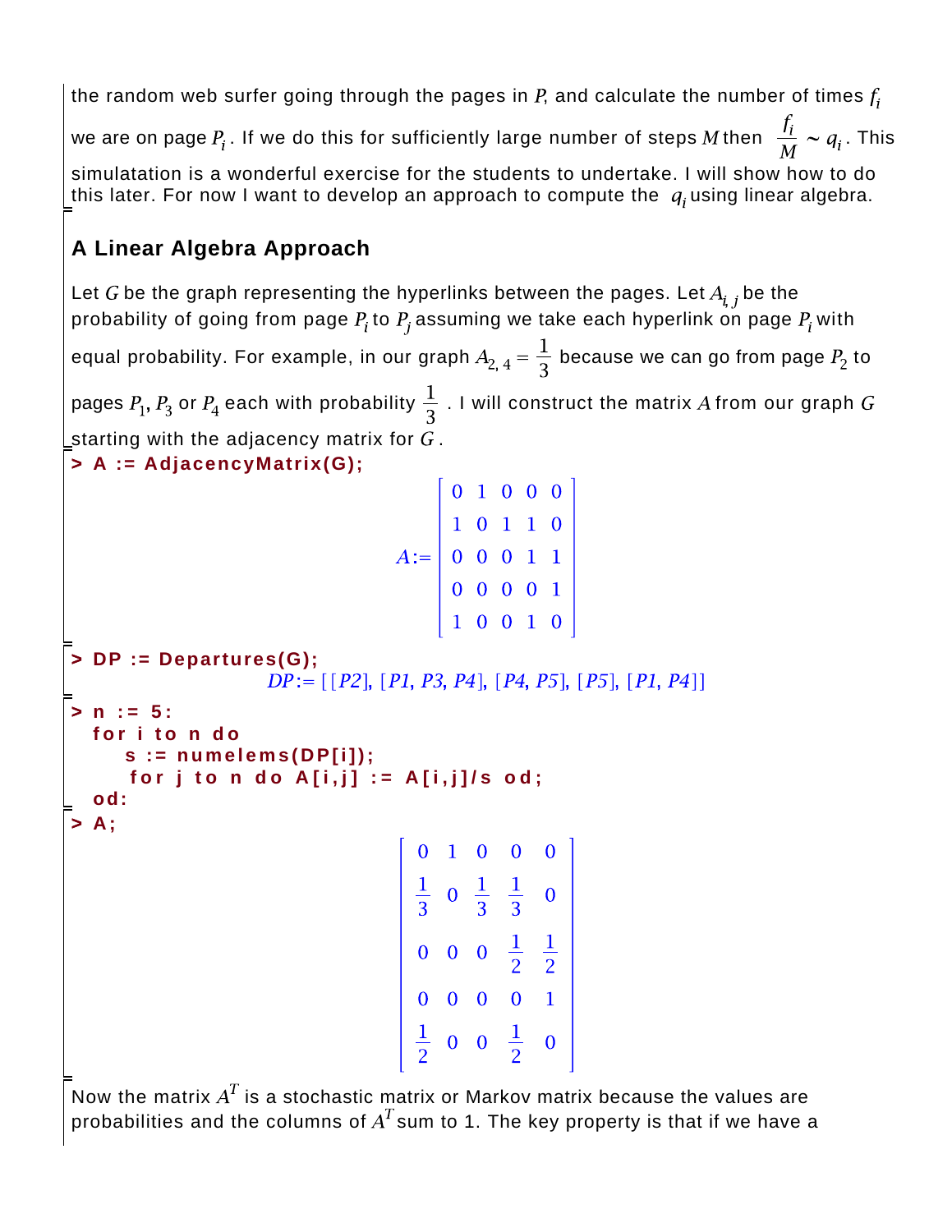probability vector Q where  $Q_i$  is the current probability of being on page  $P_i$ , then the vector W, given by  $W = A^T \cdot Q$ , is a probability vector where  $W_i$  is the probability of being on page  $P_i$ after taking one hyperlink at random. Since this is not obvious, the reader may wish to check this. We will check this for one value. We'll start with the vector  $Q_0 = \left[\frac{1}{N}, \frac{1}{N}, \dots, \frac{1}{N}\right]^T$ , which assumes we are initially on each page with equal probability.

```
> 
with(LinearAlgebra):
> 
Q[0] := <1/5,1/5,1/5,1/5,1/5>:
> 
Q[1] := Transpose(A).Q[0];
                                                                                 Q_1 := \begin{array}{|c|c|} \hline \frac{1}{6} & & \\ \hline \frac{1}{5} & & \\ \hline 15 & & \\ \hline 15 & & \\ \hline 10 & & \\ \hline \end{array}
```
The probability of being on page  $P_1$  after one time step is 1/6. This came from the dot product of the two vectors

**> A[1..5,1], Q[0];**

| $\overline{0}$                  |   | $\frac{1}{5}$ |
|---------------------------------|---|---------------|
| $\frac{1}{3}$                   |   | $\frac{1}{5}$ |
| $\mathbf{0}$                    | ÿ | $\frac{1}{5}$ |
| $\overline{0}$<br>$\frac{1}{2}$ |   | $\frac{1}{5}$ |
|                                 |   | $\frac{1}{5}$ |

So the dot product of these two vectors represents the probability of being on page  $P_1$  after one hyperlink from each page is taken at random. Now we can only get to page 1 from page 2 and 5 with probability 1/3 and 1/2 respectively. Hence after taking one hyperlink we are on page  $P_1$  with probability  $\frac{1}{3} \cdot \frac{1}{5} + \frac{1}{2} \cdot \frac{1}{5} = \frac{1}{6}$ . Letting  $B = A^T$  for convenience we can now determine the probabilities of being on each page after taking  $k$  random hyperlinks by multiplying  $Q_0$  by  $B^k$ . Here is what happens for  $k = 5$ .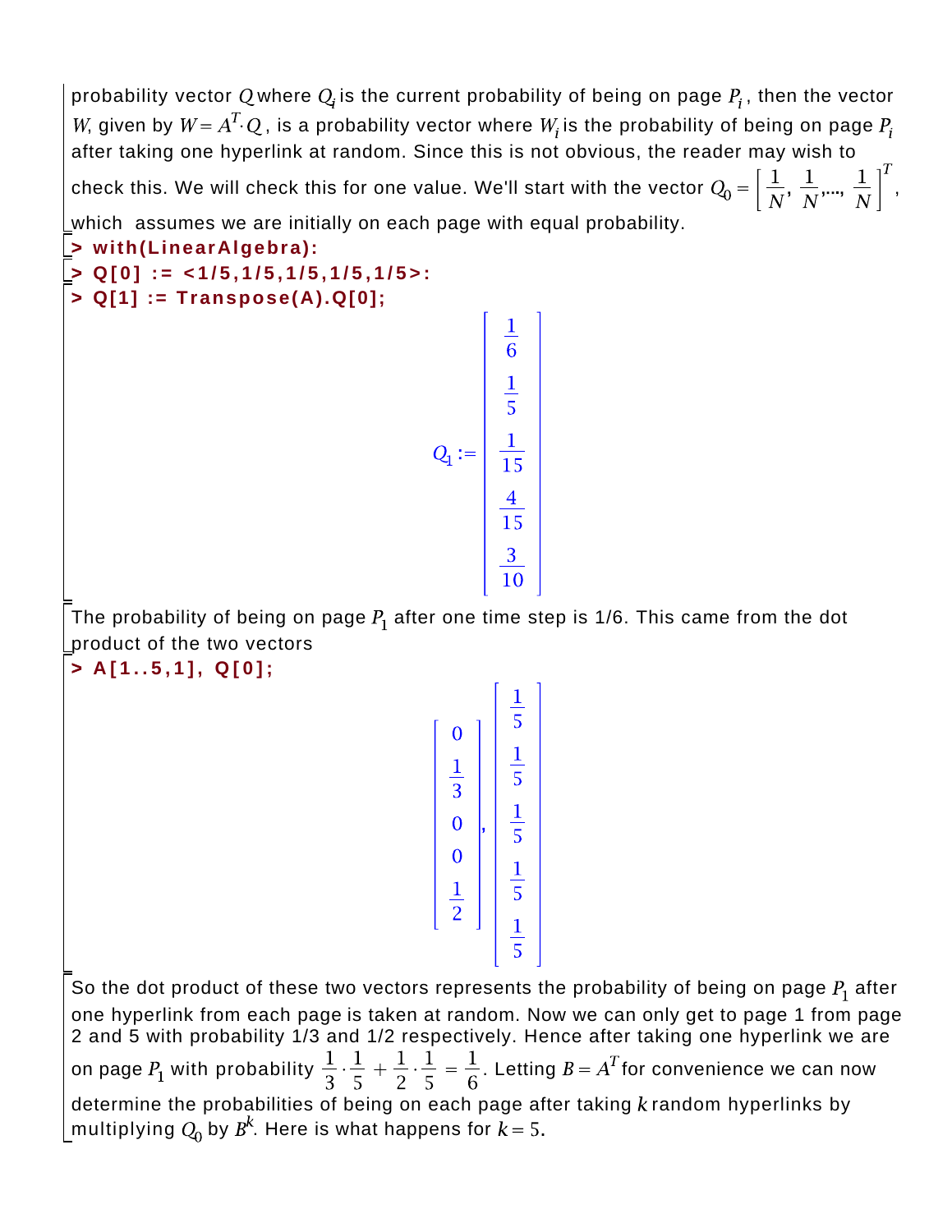**> B := Transpose(A);**  $B := \begin{bmatrix} 0 & \frac{1}{3} & 0 & 0 & \frac{1}{2} \\ 1 & 0 & 0 & 0 & 0 \\ 0 & \frac{1}{3} & 0 & 0 & 0 \\ 0 & \frac{1}{3} & \frac{1}{2} & 0 & \frac{1}{2} \\ 0 & 0 & \frac{1}{2} & 1 & 0 \end{bmatrix}$ **> for k to 5 do Q[k] := B.Q[k-1] od: evalf(Q[5]);** 0.2018518519  $\begin{array}{|c|} \hline 0.2138888889 \ \hline 0.06851851852 \ \hline 0.2379629630 \ \hline \end{array}$ 0.2777777778

Now because our particular graph is strongly connected, that is, you can get from every page  $P_i$  to every other page  $P_j$ , this means the matrix  $A^T$  is a regular matrix. It follows from the Peron-Frobenius theorem that the sequence  $Q_0$ ,  $Q_1$ ,  $Q_2$ , ... will converge to a steady state vector  $V = \lim_{k \to \infty} B^k Q_0$  that satisfies  $A^T V = V$ . From the latter identity we have  $(A^T - I) \cdot V = 0$ which gives us a direct way to solve for the steady state vector V. The vector V is in the nullspace of  $A^T - I$ . The equation  $A^T V = V$  also means that V is an eigenvector of  $A^T$  with eigenvalue 1. Let us try to solve for Vusing  $(A^T-I)\cdot V=0$ . Now, one thing I would like to do is use the letter I for the identity matrix. In Maple, by

**> I^2;** \_default, *I* is the complex unit, that is  $I\!=\!\sqrt{-1}$  .

I

 $-1$ To disable this we can do the following which makes  $_2$  the complex unit and frees up the Lietter *I* for general usage.

**> interface(imaginaryunit=\_i);**

**> I := IdentityMatrix(5);> with(LinearAlgebra):**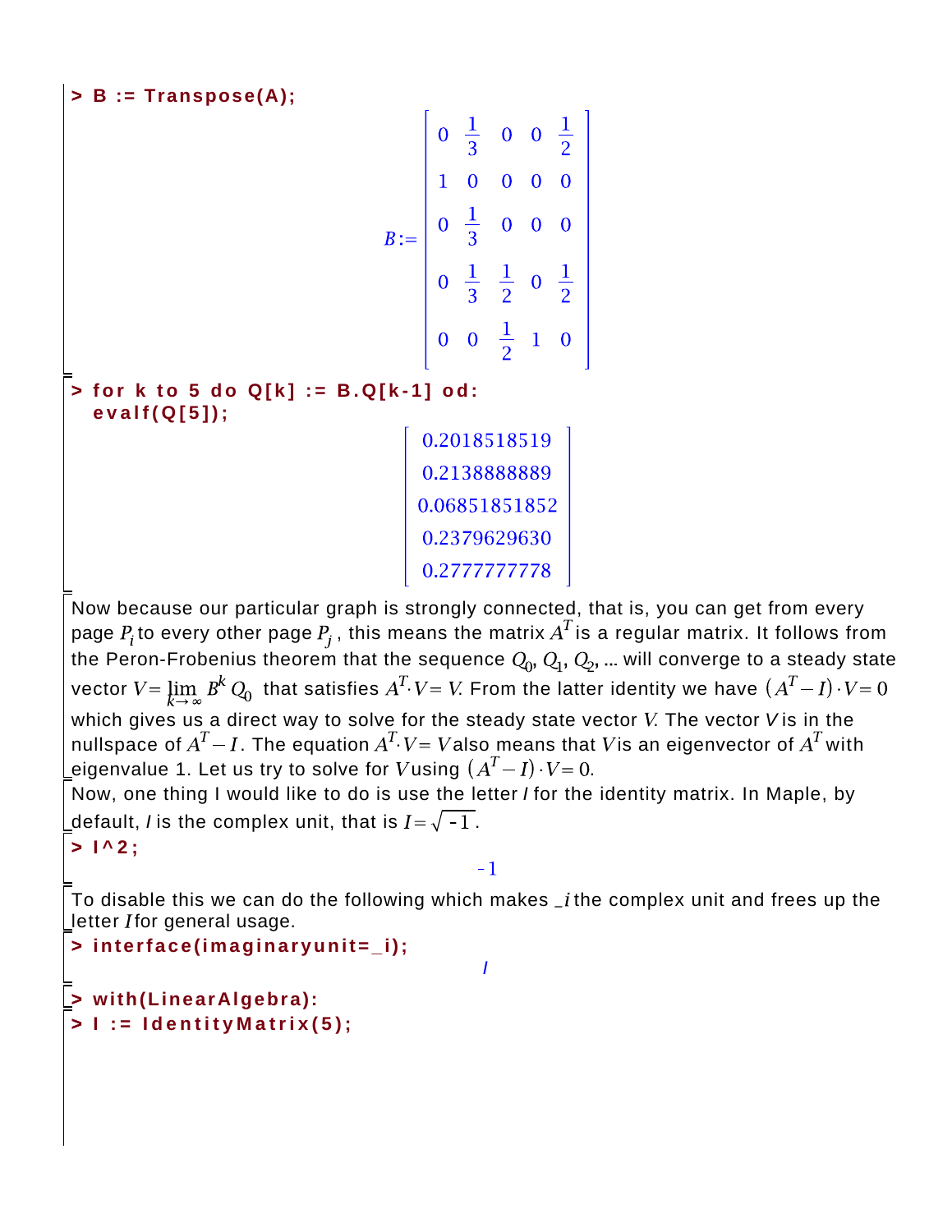| \n $V := \text{NullSpace(B-I)};$ \n                                                          | \n $I := \begin{bmatrix}\n 1 & 0 & 0 & 0 & 0 \\  0 & 1 & 0 & 0 & 0 \\  0 & 0 & 1 & 0 & 0 \\  0 & 0 & 0 & 1 & 0 \\  0 & 0 & 0 & 0 & 1\n \end{bmatrix}$ \n |
|----------------------------------------------------------------------------------------------|----------------------------------------------------------------------------------------------------------------------------------------------------------|
| \n $V := \begin{bmatrix}\n 3 \\  4 \\  \frac{3}{4} \\  \frac{7}{8} \\  1\n \end{bmatrix}$ \n |                                                                                                                                                          |

\nThis is a basis for the nullspace (a set of vectors) so we have:\n \n- $V$  and  $V$  are not possible.
\n- $V$  is a basis for the nullspace (a set of vectors) so we have:\n  $V = \begin{bmatrix}\n 3 & 0 & 0 & 0 \\
 4 & 4 & 0 & 0 \\
 1 & 1 & 0 & 0 \\
 0 & 0 & 0 & 0 & 1\n \end{bmatrix}$ \n\n\n\n

e need to pick the probability vector Lin  $Span(V)$  and impose that the entries are probabilities which sum to 1.

**> V := V[1]:**

**s := add(V[i],i=1..5); V := V/s;**

$$
s := \frac{29}{8}
$$

$$
V := \begin{bmatrix} \frac{6}{29} \\ \frac{6}{29} \\ \frac{2}{29} \\ \frac{7}{29} \\ \frac{8}{29} \end{bmatrix}
$$

So these are the probabilities the  $q_i$ . We can see how close  $Q_5$  is to  $V$ .

**> evalf( V-Q[5] );**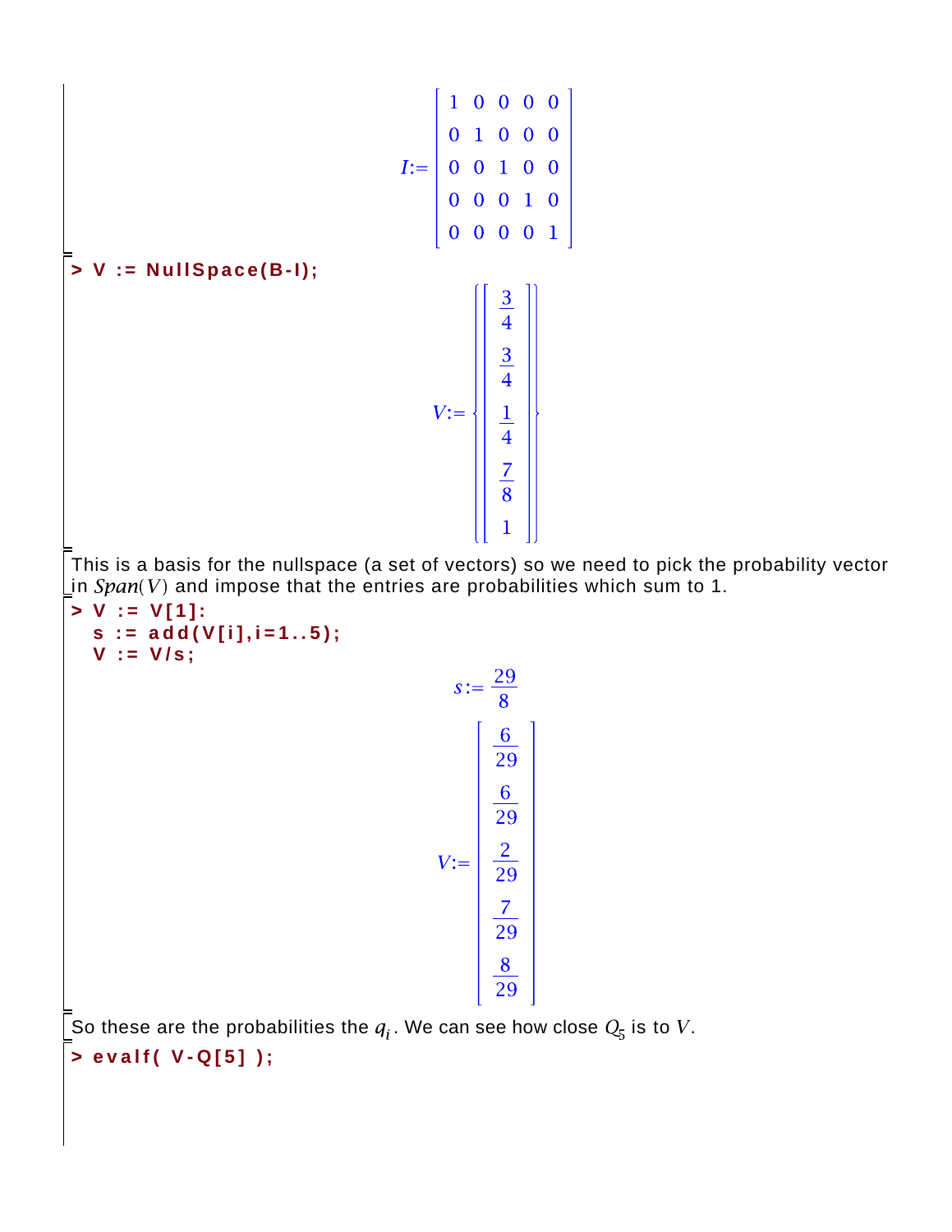0.005044699872  $-0.006992337165  
\n0.0004469987229  
\n0.003416347382  
\n-0.001915708812$ 

Now the matrix  $A<sup>T</sup>$  is very large but very sparse. Most of the entries in it are zero. This is simply because each web page typically has only a few hyperlinks to pages in  $P$ . This direct method of solving for  $V$ using Gaussian elimination on the matrix  $\,A\hskip-3.5pt^{\prime}\hskip-3.5pt - I$  leads to fill-in which makes the direct approach very slow for large  $N$ . For this reason, google does not solve for V directly but instead generates the sequence  $Q_1, Q_2, ...$  using the matrix vector multiplication  $Q_{k+1} = A^T \cdot Q_k$  which, because the matrix is sparse, this matrix-vector multiplication is efficient. Typically the sequence will have converged in 100 steps. Let's try i t

```
> 
for k from 6 to 100 do Q[k] := B.Q[k-1] od:
 evalf(Q[100]),evalf(V);
```

| 0.2068969464  | 0.2068965517  |
|---------------|---------------|
| 0.2068961167  | 0.2068965517  |
| 0.06896567710 | 0.06896551724 |
| 0.2413796169  | 0.2413793103  |
| 0.2758616429  | 0.2758620690  |

-<br>We can see that the sequence has converged to 6 decimal places. Thus we rank the pages  $P_5 > P_4 > P_1$ ,  $P_2 > P_3$ . So page  $P_5$  is the first page.

# **Non Regular Markov Chains**

We have assumed that the Markov matrix  $A<sup>T</sup>$  is regular, that is the graph G is strongly connected. There's no reason why this would be the case in practice. In fact, we can readily see that there will be many web pages with no hyperlinks to them - perhaps the majority. The existence of the steady state vector depends on this property of  $A<sup>T</sup>$ . One simple solution is to connect every vertex in  $G$  with every other vertex and take those hyperlinks

with low probability p. Let C be the matrix with  $C_{i,j} = p$  for some small value of  $p \ll \frac{1}{N}$ .

Now adjust the columns of the matrix  $A<sup>T</sup>$  so that  $A<sup>T</sup> + C$  is a Markov (stochastic) matrix. This is a practical solution.

# **Simulating the web surfer.**

I ask my students to do the following. Starting on page  $P_1$  simulate a web surfer who takes  $N=10$ , 000 hyperlinks at random. Calculate the frequencies  $f_i$  of being on page  $P_i$  and use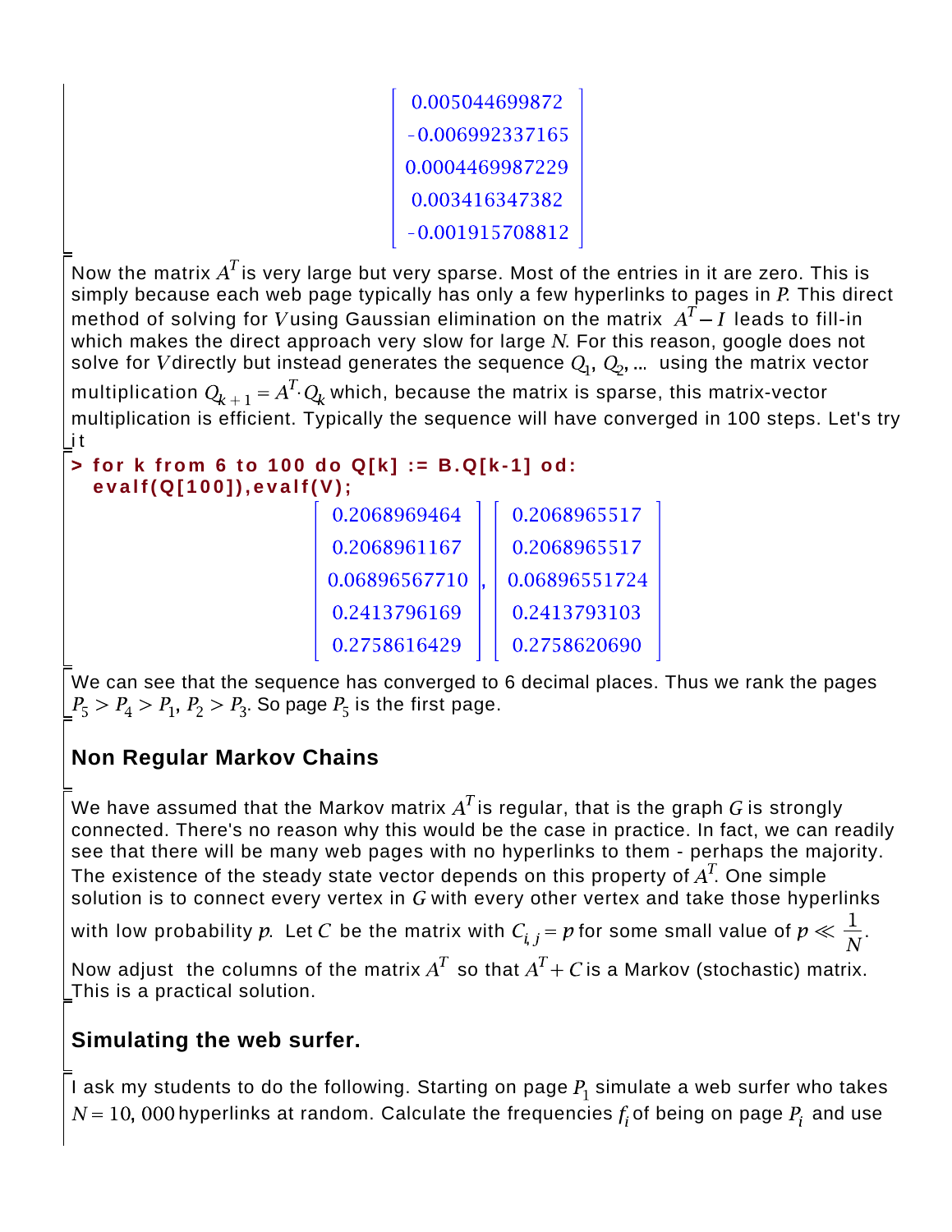these to estimate  $q<sub>r</sub>$ . Now to see the convergence, periodically, after every 100 hyperlinks taken, calculate the estimates for the probabilities and graph them so we can see how fast this converges. The graph below will clarify what I want the students to display. Here is my solution.

### **> DP := Departures(G);**

### $DP := \left[ [P2], [P1, P3, P4], [P4, P5], [P5], [P1, P4] \right]$

To take random hyperlinks, for page  $P2$  here we need to generate one of  $P1$ ,  $P3$ ,  $P4$  at random. I will use a random number generator  $R_3$  to generate 1, 2, or 3 at random

(uniformly) and then select one of those pages. I will also need random number generators for 1 page and 2 pages. Hence

```
> 
R[1] := rand(1..1):
  R[2] := rand(1..2):
  R[3] := rand(1..3):
> 
DP[2][R[3]()];
                                        P<sub>1</sub>> 
DP[2][R[3]()];
                                        P4
Now I have labelled the pages P1, P2, P3, P4, P5 and in my Maple code I need to determine
from P_i, the index i.
> 
Page := table():
  for i to 5 do Page[P||i] := i od:
  Page[P3];
                                         3
> 
x := P1; # x is the current page
  N := 10000; # number of steps
  F := Array(1..5); # frequencies
  V := Array(1..iquo(N,100)): # snapshots of probabilities
  for i to N do
      Nx := DP[Page[x]];
       r := R[nops(Nx)]();
       x := Nx[r]; # go to the next page
       F[Page[x]] := F[Page[x]] + 1;
       if i mod 100 = 0 then
          V[i/100] := evalf( [seq( F[j]/i, j=1..5 )] );
        fi; 
  od: 
                                      x := P1N = 10000F := \begin{bmatrix} 0 & 0 & 0 & 0 & 0 \end{bmatrix}> 
data := [seq( [seq([100*i,V[i][j]],i=1..i/100)],j=1..5 )]:
> 
cols := [red,green,blue,black,yellow];
  plot( data, style=line, color=cols, view=[0..N,0..0.4], labels=
  ["#steps","Prob"],
        legend=["Page 1", "Page 2", "Page 3", "Page 4", "Page 5"] );
```